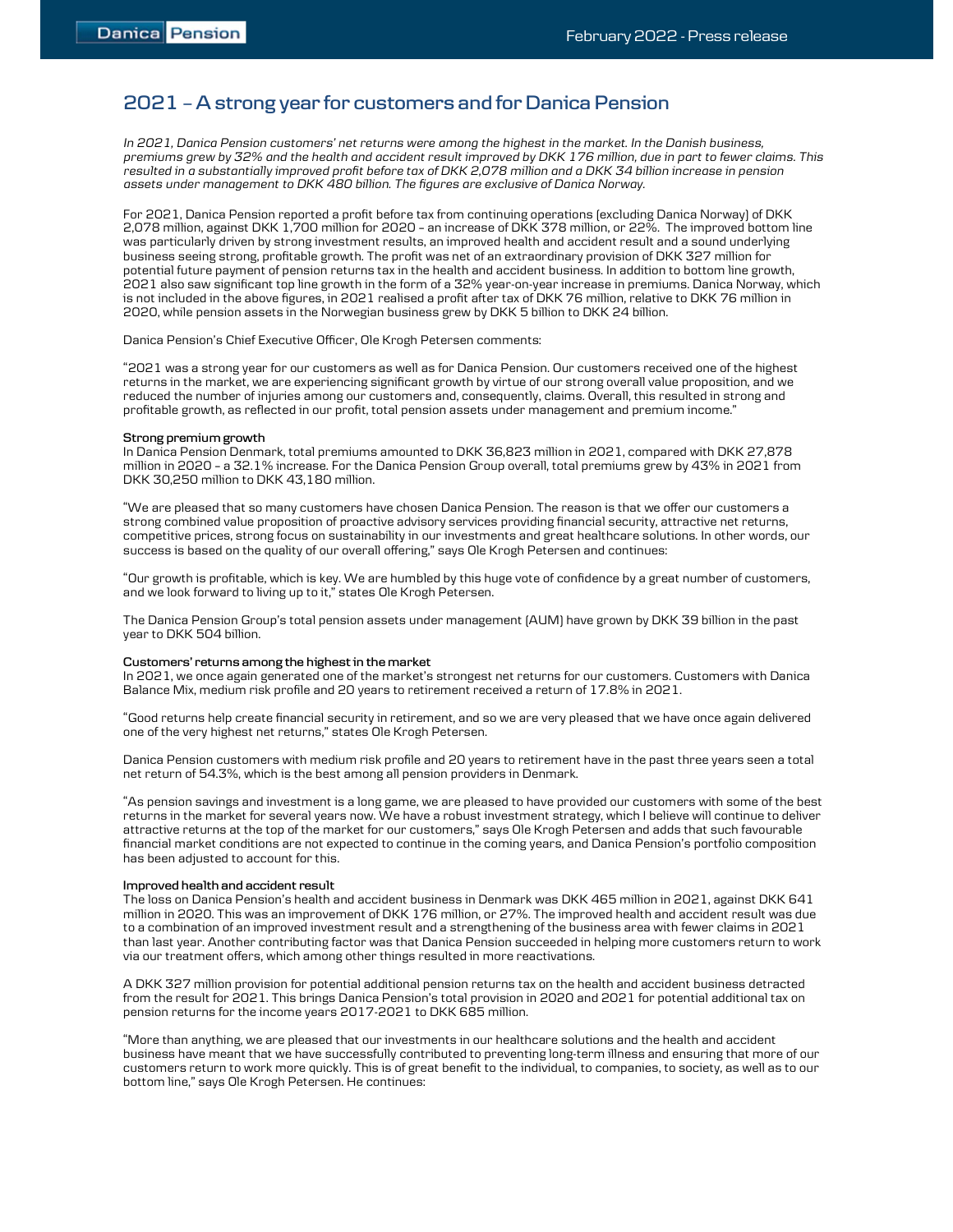"Our efforts to prevent serious illness and help more customers return to work contribute to achieving the balanced results that we are striving for in accordance with the new executive order on health and accident insurance that came into force at 1 January 2022.

"The coronavirus pandemic and its after-effects – particularly on mental health – remain an unknown factor, however, and we are not yet able to predict how it will impact our customers. We are certain that in this respect, too, it is the right decision for us to focus on prevention and early action to reduce absence due to illness among our customers," explains Ole Krogh Petersen.

## New healthcare solutions proved a great success

In 2021, Danica Pension launched a number of innovative new healthcare solutions for our customers. They mean that Danica Pension customers are now able to get quick and easy online access to a psychologist, a doctor or a dietician without a doctor's referral with just a few clicks on their PC or mobile phone. The new solutions have been very well received by our customers, 8,800 of whom used the service in 2021. One of the most uplifting aspects is that the new solutions prompt people to seek help who would otherwise not have done so: 40% of the users of our psychologist service responded that they would not have sought help if our online solution had not been available. The corresponding figures for our online doctor and dietician service were 21% and 64%, respectively. Another positive outcome is that men use our psychologist service far more than is the case in society in general.

"It is important that our new, simple and innovative healthcare solutions enable us to help many more customers and that we do so before their problems grow bigger. And I am very pleased that we are now helping customers who have never reached out for help before. I am convinced that this will be a key factor in terms of further reducing our customers' sickness absence," says Ole Krogh Petersen.

## New targets for sustainable investments in the green transition

During 2021, Danica Pension's investments in the green transition grew by 24% from DKK 27 billion to DKK 33.5 billion. Our target of investing DKK 30 billion in the green transition by 2023 was thus reached ahead of time. This caused us to bring our deadline of investing DKK 50 million in the green transition by 2025 forward by two years. Our revised ambition is to invest DKK 50 billion in the green transition already by the end of 2023.

"Action is needed here and now if we are to slow down climate change before it is too late. As a major pension company, we have a responsibility in this respect, and we are certain that we will be able to contribute to ramping up the green transition even more in the coming years, while also delivering attractive returns for our customers," says Ole Krogh Petersen, pointing out that Danica Pension has more than tripled investments in the green transition from about DKK 10 billion at the end of 2019 to DKK 33.5 billion today and at the same time generated attractive returns for our customers.

"We have chosen to seek external verification of our investments in the green transition. It is also our ambition over time to become compliant with the new EU taxonomy when we set future goals. When and how this is to be achieved will depend on the taxonomy criteria further maturing and on our receiving better data to enable us to assess whether activities are compliant with the taxonomy," says Ole Krogh Petersen.

| (DKK billions)                                                                                       | 2021  | 2020  |
|------------------------------------------------------------------------------------------------------|-------|-------|
| Premiums                                                                                             | 43.2  | 30.3  |
| Premiums in Denmark (continuing operations)                                                          | 36.8  | 27.9  |
| Return on customer funds - Danica Balance Mix, medium risk profile<br>and 20 years to retirement [%] | 17.8  | 9.5   |
| Return on customer funds - Danica Pension Traditionel [%]                                            | 0.0   | 6.0   |
| Return on customer funds - Danica Pension Traditionel after change<br>in additional provisions, [%]  | 5.2   | 3.1   |
| Profit before tax (DKK millions), continuing operations                                              | 2.078 | 1.700 |
| Pension assets under management                                                                      | 504   | 465   |

For more information, please contact Nikolai Johnsen, Head of Press Relations, on +45 23 32 11 63 or at nikjo@danicapension.dk.